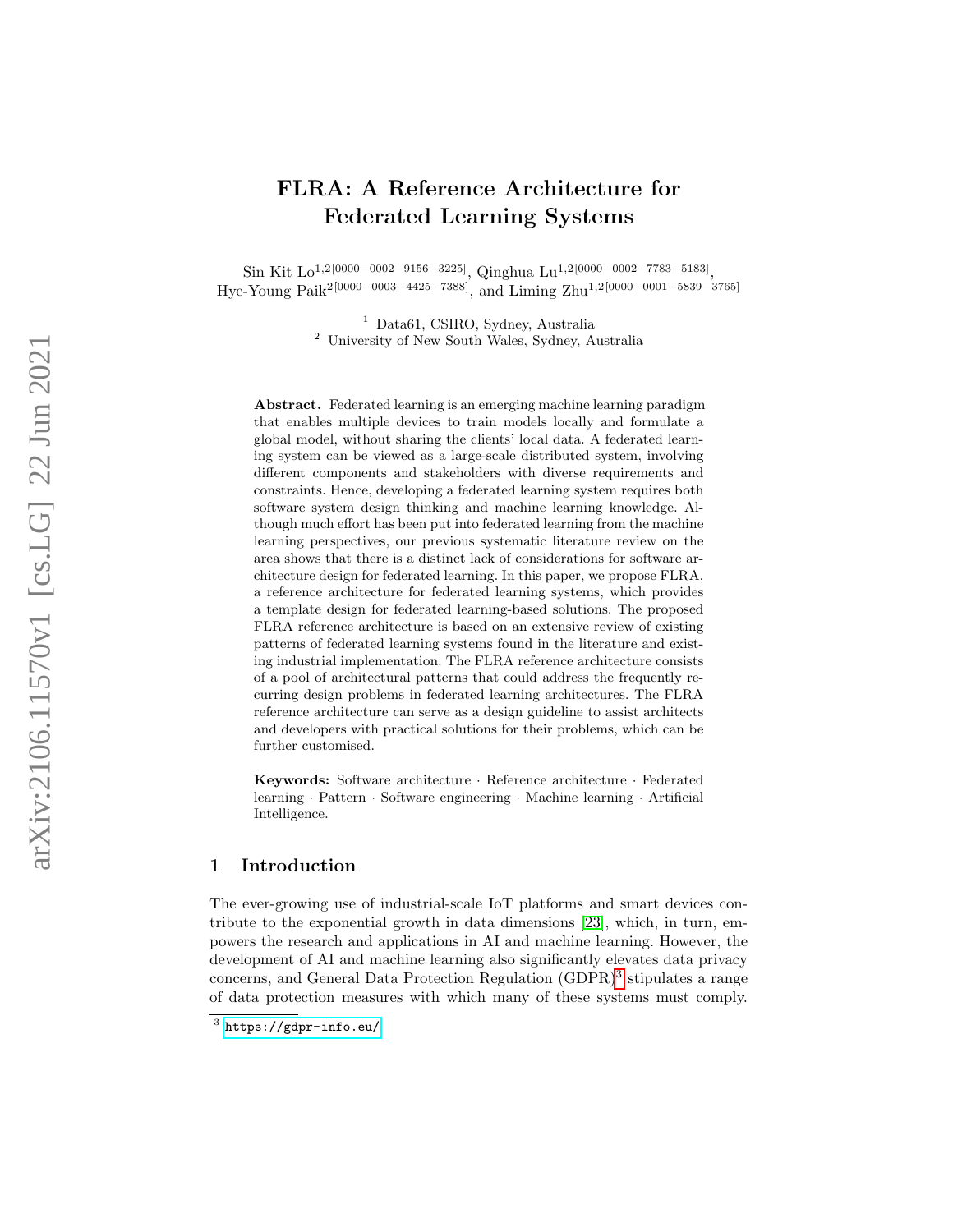<span id="page-1-0"></span>

Fig. 1: Federated Learning Overview [\[25\]](#page-14-1).

This is a particular challenge in machine learning systems as the data that is ready for model training is often insufficient and they frequently suffer from "data hungriness issues". As data privacy is now one of the most important ethical principles of machine learning systems [\[17\]](#page-14-2), there needs to be a solution that can deliver sufficient amount of data for training while the privacy of the data owners is respected.

To tackle this challenge, Google proposed federated learning [\[28\]](#page-14-3) in 2016. Federated learning is a variation of distributed machine learning techniques that enables model training on a highly distributed client devices network. The key feature of federated learning is the training of models using the data collected locally, without transferring the data out of the client devices. A global model is initialised on a central server and broadcast to the participating client devices for local training. The locally trained model parameters are then collected by the central server and aggregated to update global model parameters. The global model parameters are broadcast again for the next training round. Each local training round usually takes a step in the gradient descent process. Fig. [1](#page-1-0) presents an overview of the federated learning process.

A federated learning system can be viewed as a large-scale distributed system, involving different components and stakeholders with diverse requirements and constraints. Hence, developing a federated learning system requires both software system design thinking and machine learning knowledge [\[25\]](#page-14-1). Further, despite having various reference architectures for machine learning, big data, industrial IoT, and edge computing systems, to the best of our knowledge, there is still no reference architecture for an end-to-end federated learning system. Based on findings in several federated learning reviews [\[24,](#page-14-4)[18\]](#page-14-5), the application of federated learning is still limited and immature, with only certain stages of an end-to-end federated learning architecture are extensively studied, leaving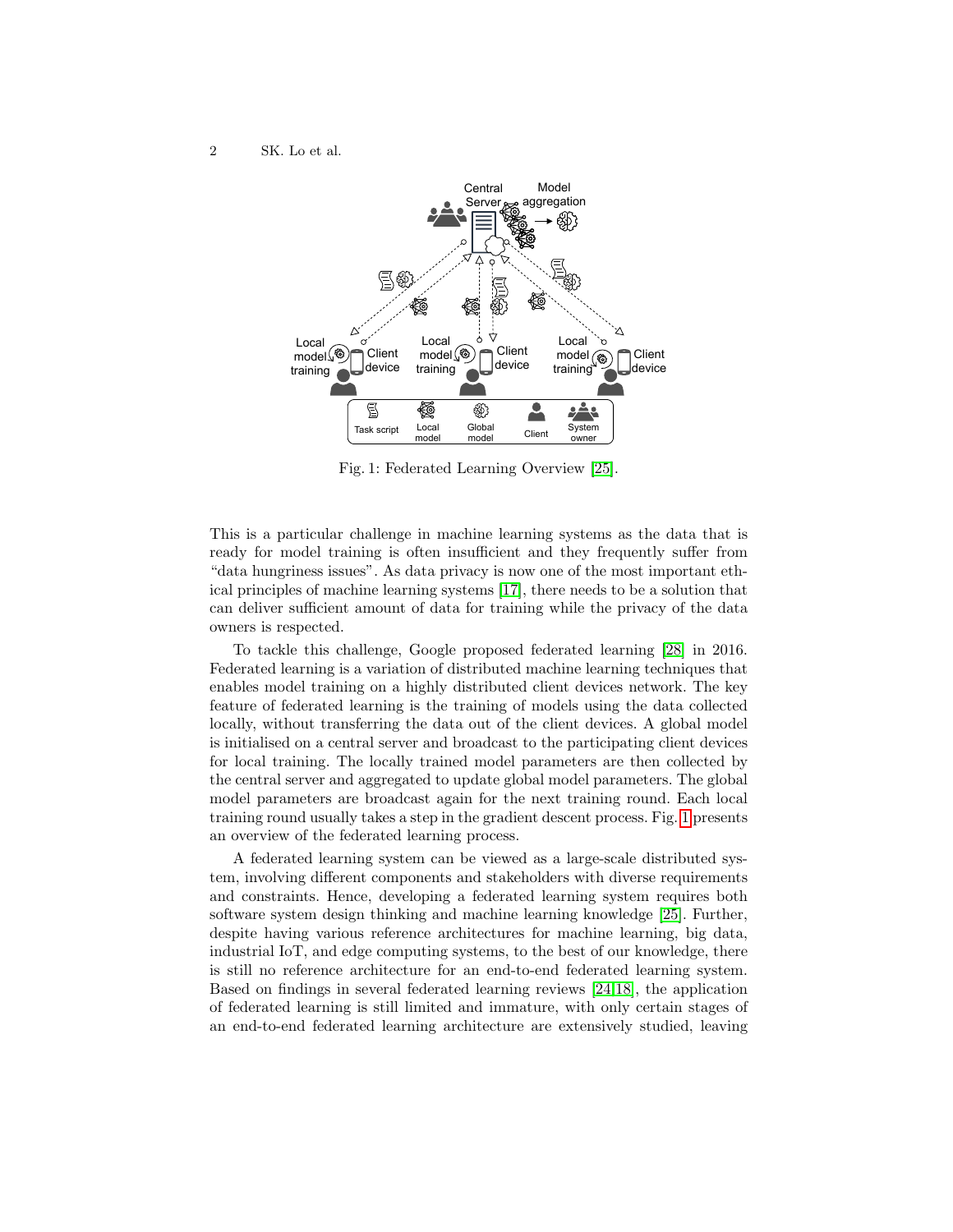many unfilled gaps for architecture and pipeline development. In contrast, many reusable solutions and components were proposed to solve the different challenges of federated learning systems and this motivates the design of a general federated learning system reference architecture. Therefore, this paper presents a pattern-oriented reference architecture that serves as an architecture design guideline and to facilitate the end-to-end development and operations of federated learning systems, while taking different quality attributes and constraints into considerations. This work provides the following contributions:

- A pattern-oriented federated learning reference architecture named FLRA, generated from the findings of a systematic literature review (SLR) and mining of industrial best practices on machine learning system implementations.
- A pool of patterns associated with the different components of the FLRA reference architecture that target to address the recurring design problems in federated learning architectures.

The structure of the paper is as follows. Section [2](#page-2-0) introduces the methodology for the reference architecture design, followed by the presentation of the reference architecture in Section [3.](#page-5-0) Section [4](#page-11-0) presents the related work. Section [5](#page-12-0) presents the discussions of this work and finally concludes this paper.

## <span id="page-2-0"></span>2 Methodology

We have employed parts of an empirically-grounded design methodology [\[11\]](#page-14-6) to design the federated learning reference architecture. Firstly, the design and development of this reference architecture are based on empirical evidence collected through our systematic literature review on 231 federated learning academic literature from a software engineering perspective [\[24\]](#page-14-4). The review is conducted based on Kitchenham's guideline [\[19\]](#page-14-7) with which we designed a comprehensive protocol for the review's initial paper search, paper screening, quality assessments, data extractions, analyses, and synthesis. We have also adopted the software development practices of machine learning systems in [\[35\]](#page-15-0) to describe the software development lifecycle (SDLC) for federated learning. Using the stages of this lifeycycle as a guide, we formulated our research questions as: (1) Background understanding; (2) Requirement analysis; (3) Architecture design; and (4) Implementation & evaluation. One major finding of the SLR is that federated learning research and applications are still highly immature, and certain stages of an end-to-end federated learning architecture still lack extensive studies [\[24\]](#page-14-4). However, we have also identified many solutions and components proposed to solve the different challenges of federated learning systems, which can be reused and adapted. This motivates the design of a federated learning system reference architecture.

Based on the findings, we specifically adopted the qualitative methods in empirical studies of software architecture [\[34\]](#page-15-1) to develop and confirm the theory for the reference architecture design. The proposition is generated based on syntheses and validations of the different recurring customers and business needs of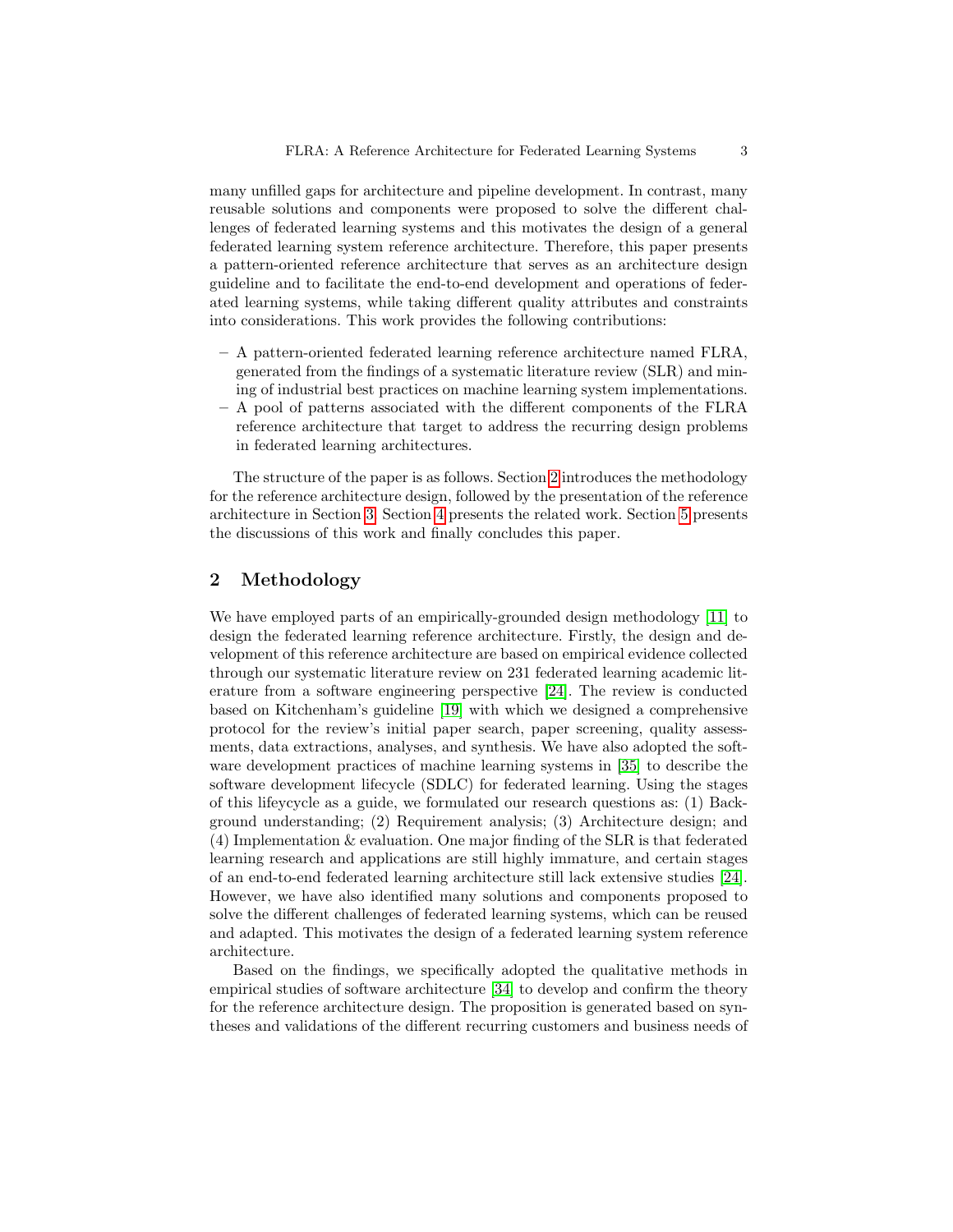<span id="page-3-0"></span>

Fig. 2: Methodology for federated learning reference architecture design.

the federated learning systems, in addition to the collections and analyses of the reusable patterns to address these architectural needs. We then conducted studies on some of the best practices in centralised and distributed machine learning systems to cover some of the components that are not covered in the federated learning studies. The main processes are the:  $(1)$  generation of theory and  $(2)$ confirmation of theory. The architecture design methodology is illustrated in Fig. [2.](#page-3-0)

### 2.1 Generation of theory

The generation of the initial design of the reference architecture theory is performed in this stage. Since there is no standard reference architecture for federated learning yet, we generated the theory by referring to the architecture of a machine learning system. Here, we adopted cross-case analysis [\[34\]](#page-15-1) as the theory generation method, which is an analysis method that compares two different cases based on some attributes and examines their similarities and differences. We performed a *cross-case analysis* on the pipeline design of conventional machine learning and federated learning systems. Here, we reviewed several machine learning architectures proposed by well-known companies, such as Google<sup>[4](#page-3-1)</sup>, Mi- $\alpha$ crosoft<sup>[5](#page-3-2)</sup>, and Amazon<sup>[6](#page-3-3)</sup>, specifically on their machine learning pipeline designs. Furthermore, based on our previous project implementation experience, we defined a general federated learning pipeline based on the standards proposed by these industry players that covers job creation, data collection, data preprocessing

<span id="page-3-1"></span><sup>4</sup> [https://cloud.google.com/architecture/mlops-continuous-delivery-and-au](https://cloud.google.com/architecture/mlops-continuous-delivery-and-automation-pipelines-in-machine-learning) [tomation-pipelines-in-machine-learning](https://cloud.google.com/architecture/mlops-continuous-delivery-and-automation-pipelines-in-machine-learning)

<span id="page-3-2"></span> $^5$  [https://docs.microsoft.com/en-us/azure/machine-learning/concept-model](https://docs.microsoft.com/en-us/azure/machine-learning/concept-model-management-and-deployment)[management-and-deployment](https://docs.microsoft.com/en-us/azure/machine-learning/concept-model-management-and-deployment)

<span id="page-3-3"></span> $^6$  [https://docs.aws.amazon.com/sagemaker/latest/dg/multi-model-endpoints.](https://docs.aws.amazon.com/sagemaker/latest/dg/multi-model-endpoints.html) [html](https://docs.aws.amazon.com/sagemaker/latest/dg/multi-model-endpoints.html)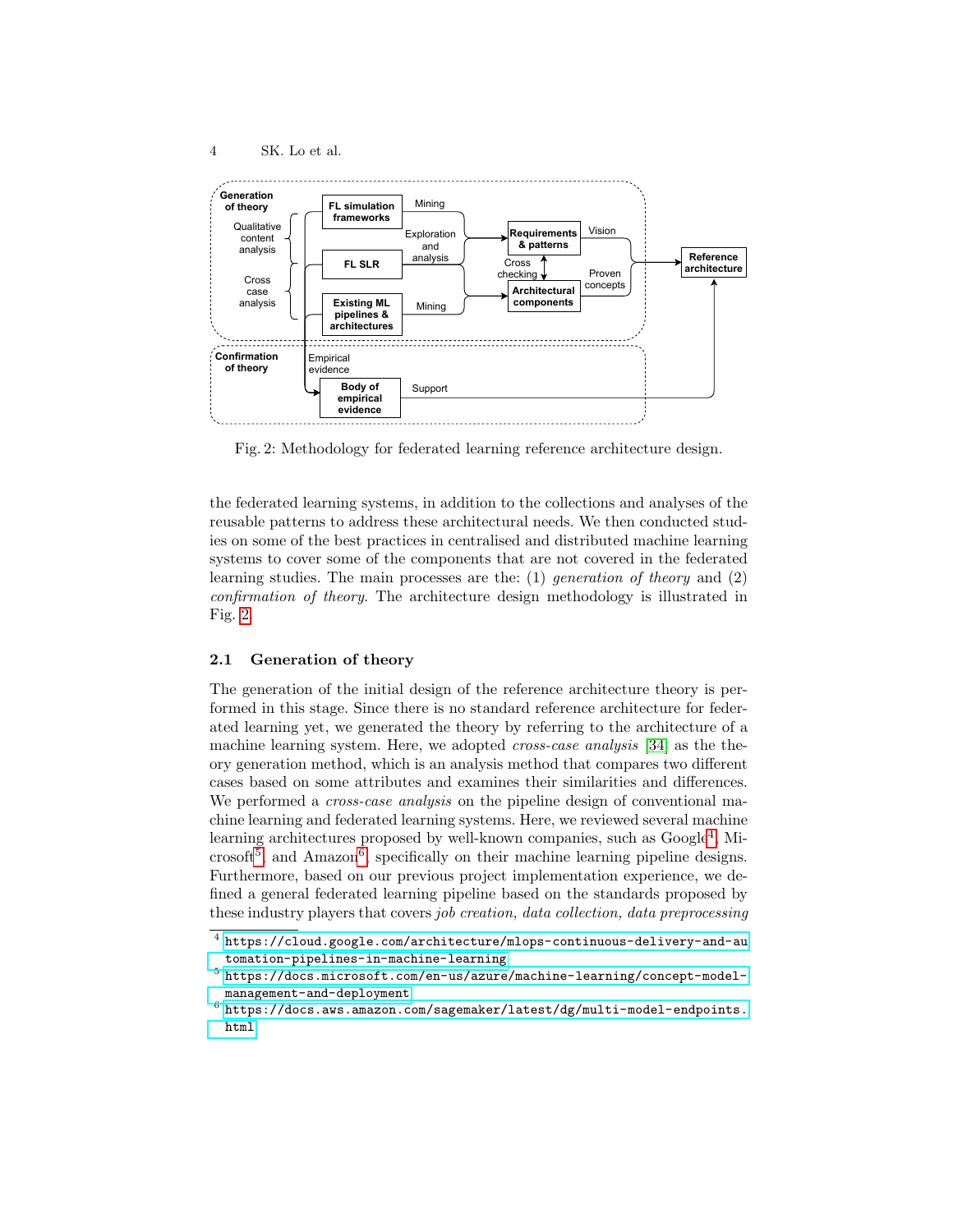(cleaning, labeling, augmentation, etc.), model training, model evaluation, model deployment, and model monitoring stage. Since federated learning was first introduced by Google, the pipeline components analysis and mining are performed heavily on the federated learning standards proposed by Google researchers in [\[28](#page-14-3)[,5](#page-13-0)[,18\]](#page-14-5), and the frameworks for federated learning system benchmark and simulation, such as Tensorflow Federated  $(TFF)^7$  $(TFF)^7$ , LEAF<sup>[8](#page-4-1)</sup>, and FedML<sup>[9](#page-4-2)</sup>. From the findings, we were able to conclude that the data collection is fairly similar whereas data preprocessing, model training, model evaluation, model deployment, and model monitoring stages for federated learning systems are different from machine learning pipelines. Especially for the *model training* stage, the federated learning pipelines encapsulate model broadcast, local model training, model upload and collection, and model aggregation operation under this single stage. Furthermore, the iterative interaction between multiple client devices with one central server is the key design consideration of the federated learning architecture, and therefore, most academic work extensively studied the model training stage and proposed many solutions which can be adapted as reusable components or patterns to address different requirements.

Besides observing the pipeline design and the components, we performed qualitative content analyses on existing machine learning and federated learning systems proposed by industrial practitioners and academics to extract requirements, reusable patterns, and components for the design of the reference architecture. In the SLR, a series of system quality attributes are defined based on ISO/IEC 250[10](#page-4-3) System and Software Quality model<sup>10</sup> and ISO/IEC 25012<sup>[11](#page-4-4)</sup> Data Quality model to record the different challenges of a federated learning system addressed by researchers. The empirical evidence associated with each quality attribute and business need is analysed and validated as the support for the design proposition of the reference architecture. After the generation of theory for the hypothesis of the reference architecture, we designed the reference architecture according to the theory.

### 2.2 Confirmation of theory

In this stage, we confirmed and verified the viability and applicability of the reference architecture proposed. Since this reference architecture is built from scratch based on the patterns and requirements collected through qualitative analyses, we evaluated the architecture by building a convincing body of evidence to support the reference architecture, which is different from conventional evaluation approaches. We employed the qualitative validation method known as triangulation [\[34\]](#page-15-1). The basic idea is to gather different types of evidence to support a proposition. The evidence might come from different sources, be collected using different methods, and in our case, the evidence is from the SLR

<span id="page-4-0"></span><sup>7</sup> <https://www.tensorflow.org/federated>

<span id="page-4-1"></span><sup>8</sup> <https://github.com/TalwalkarLab/leaf>

<span id="page-4-2"></span> $^9$  <https://fedml.ai/>

<span id="page-4-3"></span> $^{10}$  <https://iso25000.com/index.php/en/iso-25000-standards/iso-25010>

<span id="page-4-4"></span> $11$  <https://iso25000.com/index.php/en/iso-25000-standards/iso-25012>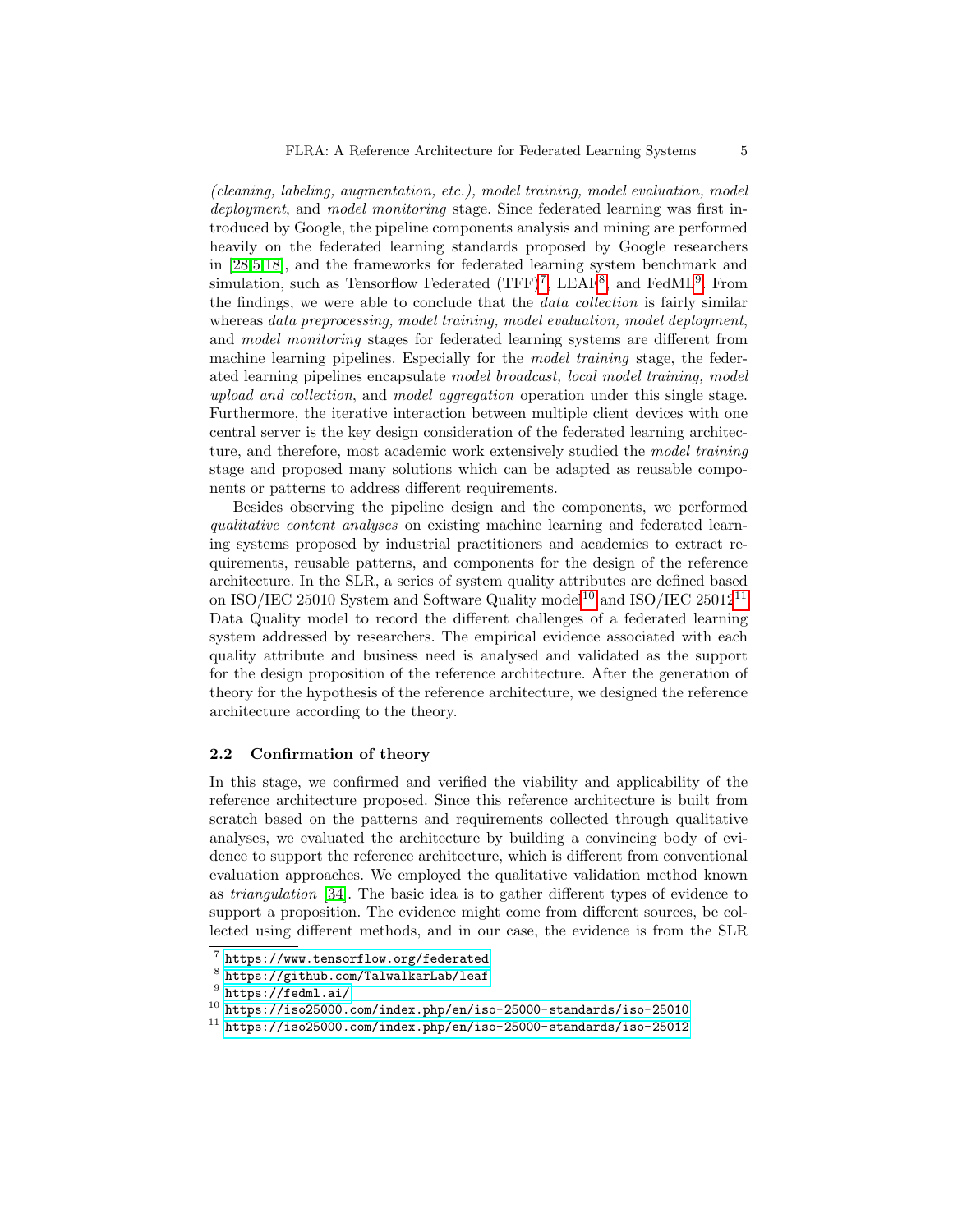and the industrial implementations of machine learning systems from renowned institutions and companies, and our previous implementation experience.

We have reviewed these evidence based on the SLDC lifecycle of machine learning systems we developed for the SLR to identify the adoptions of the different reusable patterns or components, in addition to the basic machine learning pipeline components that are mentioned in these evidence. These mentions and adoptions are collected to prove applicability of the instantiated components in the federated learning reference architecture. In short, the triangulation process justified that the reference architecture is applicable as it is supported by various empirical evidence we collected and analysed.

<span id="page-5-1"></span>

Fig. 3: FLRA: a reference architecture of federated learning systems.

## <span id="page-5-0"></span>3 FLRA Reference Architecture

In this section, we present FLRA, a pattern-oriented reference architecture for federated learning systems. Fig. [3](#page-5-1) illustrates the overall reference architecture. A base version of a federated learning system consists of two main participants: (1) central server and (2) client devices. A central server initialises a machine learning job and coordinates the federated training process, whereas client devices perform model training using local data and computation resources.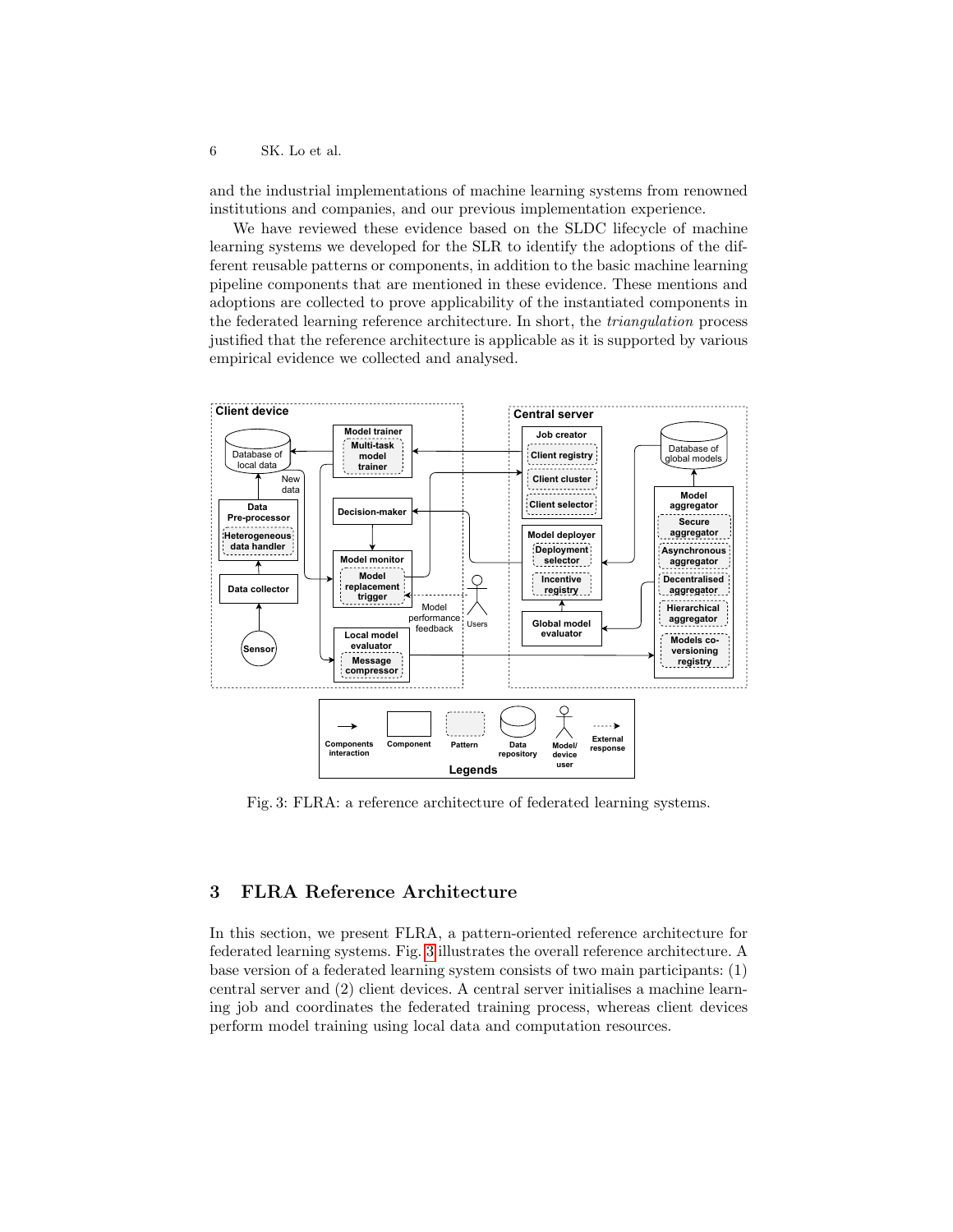Underneath the two participants, there are two types of components: (1) Mandatory components and (2) optional components. The mandatory components provide the basic functions required by a federated machine learning pipeline. To fulfill the different software quality requirements and design constraints in federated learning systems, we collected and defined a set of patterns based on our SLR results and the mining of some existing federated learning simulation frameworks. Each pattern is embedded as optional components to facilitate the architecture design.

We summarised all the mandatory and optional components of the reference architecture and briefly highlighted the functionalities and responsibility of each component in Table [1.](#page-7-0) The table presents the details of each component associated with the federated learning pipeline stages.

### 3.1 Job creation

The federated learning process starts with the creation of a model training job (including initial model and training configurations) via job creator on the central server. Within the *job creator* component, three optional components could be considered are: *client registry, client cluster, client selector*. In a federated learning system, client devices may be owned by different parties, constantly connect and drop out from the system. Hence, it is challenging to keep track of all the participating client devices including dropout devices and dishonest devices. This is different from distributed or centralised machine learning systems in which both clients and the server are typically owned and managed by a single party [\[27\]](#page-14-8). A *client registry* is required to maintain all the information of the client devices that are registered, (e.g., ID, resource information, number of participating rounds, local model performance, etc.) Both IBM Federated Learning Framework<sup>[12](#page-6-0)</sup> and doc.ai<sup>[13](#page-6-1)</sup> adopted client registry in their design to improve maintainability and reliability of the system since the system can manage the devices effectively and quickly identify the problematic ones via the *client* registry component. FedML which is a federated learning benchmarking and simulation framework has also explicitly covered the client manager module in their framework that serves the same purpose as the *client registry*. However, the system may sacrifice client data privacy due to the recording of the device information on the central server.

The non-IID<sup>[14](#page-6-2)</sup> data characteristics of local raw data and the data-sharing restriction translates to model performance challenge [\[18,](#page-14-5)[28,](#page-14-3)[42](#page-15-2)[,21\]](#page-14-9). When the data from client devices are non-IID, the global models aggregated is less generalised to the entire data. To improve the generalisation of the global model and speed up model convergence, a *client cluster* component can be added to cluster the

<span id="page-6-0"></span> $12$  <https://github.com/IBM/federated-learning-lib>

<span id="page-6-1"></span> $13$  <https://doc.ai/>

<span id="page-6-2"></span><sup>&</sup>lt;sup>14</sup> Non-Identically and Independently Distribution: Highly-skewed and personalised data distribution that vary heavily between different clients and affects the model performance and generalisation [\[33\]](#page-15-3).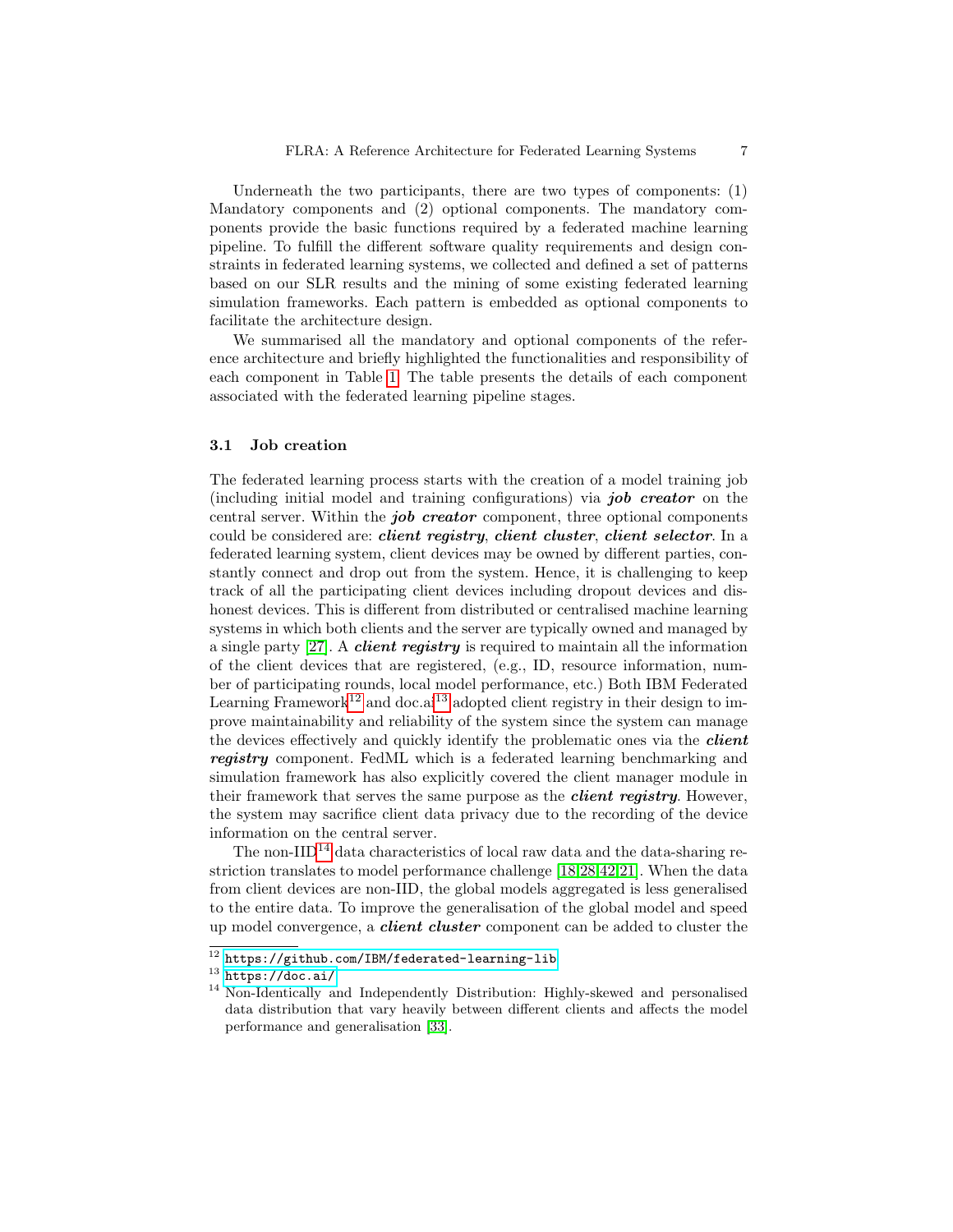| Stages                                                         | Types     | Components                               | Responsibility                                                                                                                                                             |
|----------------------------------------------------------------|-----------|------------------------------------------|----------------------------------------------------------------------------------------------------------------------------------------------------------------------------|
|                                                                | Mandatory | Job creator                              | Initialises training job and global model                                                                                                                                  |
| Job creation                                                   | Optional  | Client registry                          | Improves system's <b>maintainability</b> and re-<br>liability by maintaining client's information                                                                          |
|                                                                |           | Client cluster                           | Tackles statistical heterogeneity $\&$ sys-<br>tem heterogeneity by grouping clients with<br>similar data distribution or resources before<br>aggregation                  |
|                                                                |           | Client selector                          | Improves model & system's performance<br>by selecting high performance client devices                                                                                      |
| Data.<br>collection<br>&<br>preprocessing<br>Model<br>training | Mandatory | Data collector                           | Collects raw data through sensors or smart<br>devices deployed                                                                                                             |
|                                                                |           | Data preprocessor                        | Preprocesses raw data                                                                                                                                                      |
|                                                                | Optional  | Heterogeneous<br>Data Handler            | Tackles statistical heterogeneity through<br>data augmentation methods                                                                                                     |
|                                                                | Mandatory | Model trainer                            | Trains local model                                                                                                                                                         |
|                                                                |           | Local model<br>evaluator                 | Evaluates local model performance after each<br>local training round                                                                                                       |
|                                                                |           | Model aggregator                         | Aggregates local models to produce new<br>global model                                                                                                                     |
|                                                                | Optional  | Multi-task<br>model trainer              | Improves model performance (personalisa-<br>tion) by adopting multi-task training meth-<br>$_{\rm ods}$                                                                    |
|                                                                |           | Message<br>compressor                    | Improves<br>communication<br>efficiency<br>through message size reduction to reduce<br>bandwidth consumption                                                               |
|                                                                |           | Secure aggregator                        | Improves data privacy $\&$ system security<br>through different secure multiparty computa-<br>tion protocols                                                               |
|                                                                |           | Asynchronous<br>aggregator               | Improves system performance by reducing<br>aggregation pending time of late client up-<br>dates                                                                            |
|                                                                |           | Decentralised<br>aggregator              | Improves system <b>reliability</b> through the re-<br>moval of single-point-of-failure                                                                                     |
|                                                                |           | Hierarchical<br>aggregator               | Improves system performance $\&$ tackle<br>statistical heterogeneity & system het-<br>erogeneity by aggregating models from sim-<br>ilar clients before global aggregation |
|                                                                |           | Model co-versioning Improves<br>registry | system's<br>accountability<br>by<br>recording the local models associated to each<br>global models to track clients' performances                                          |
| Model<br>deployment                                            | Mandatory | Model deployer                           | Deploys completely-trained-models                                                                                                                                          |
|                                                                |           | Decision maker                           | Decides model deployment                                                                                                                                                   |
|                                                                | Optional  | Deployment<br>selector                   | Improves model performance (personalisa-<br>tion) through suitable model users selection<br>according to data or applications                                              |
|                                                                |           | Incentive registry                       | Increases clients' motivatability                                                                                                                                          |
| Model<br>monitoring                                            | Mandatory | Model monitor                            | Monitors model's data inference performance                                                                                                                                |
|                                                                | Optional  | Model replacement<br>trigger             | Maintains system & model performance<br>by replacing outdated models due to perfor-<br>mance degrades                                                                      |

## <span id="page-7-0"></span>Table 1: Components of the federated learning reference architecture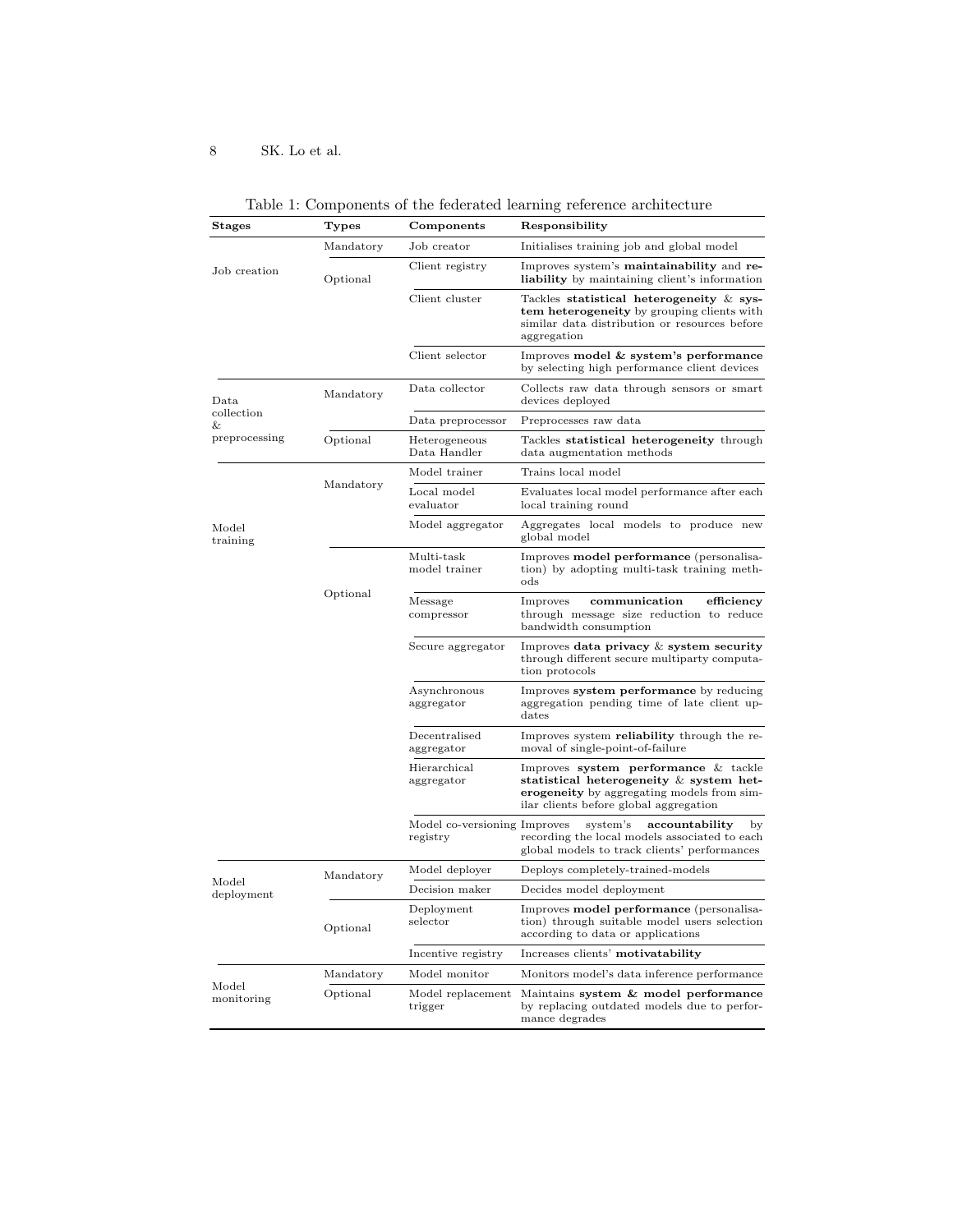client devices into groups according to their data distribution, gradient loss, and feature similarities. This design has been used in Google's IFCA algorithm<sup>[15](#page-8-0)</sup>, TiFL system[\[8\]](#page-13-1), and Massachusetts General Hospital's patient system[\[13\]](#page-14-10). The side effect of *client cluster* is the extra computation cost caused by client relationship quantification.

The central servers interacts with a massive number of client devices that are both system heterogeneous and statistically heterogeneous. The magnitude of client devices number is also several times larger than that of the distributed machine learning systems [\[18](#page-14-5)[,24\]](#page-14-4). To increase the model and system performance, client devices can be selected every round with predefined criteria (e.g., resource, data, or performance) via *client selector* component. This has been integrated into Google's FedAvg [\[28\]](#page-14-3) algorithm and IBM's Helios [\[39\]](#page-15-4).

### 3.2 Data collection & preprocessing

Each client device gathers data using different sensors through the data collector component and process the data (i.e., feature extraction, data cleaning, labeling, augmentation, etc.) locally through the **data preprocessor** component, due to the data-sharing constraint. This is different from centralised or distributed machine learning systems in which the non-IID data characteristic is negligible since the data collected on client devices are usually shuffled and processed on the central server. Thus, within the data preprocessor, an optional component *heterogeneous data handler* is adopted to deal with the non-IID and skewed data distribution issue through data augmentation techniques. The known uses of the component include  $Astraea^{16}$  $Astraea^{16}$  $Astraea^{16}$ , FAug scheme [\[14\]](#page-14-11) and Federated Distillation (FD) method [\[2\]](#page-13-2).

### 3.3 Model training

Local model training. Once the client receives the job from the central server, the **model trainer** component performs model training based on configured hyperparameters (number of epochs, learning rate, etc.). In the standard federated learning training process proposed by McMahan in [\[28\]](#page-14-3), only model parameters (i.e., weight/gradient) are mentioned to be sent from the central server, whereas in this reference architecture, the models include not only the model parameters but also the hyperparameters. For multi-task machine learning scenarios, a multi-task model trainer component can be chosen to train task-related models to improve model performance and learning efficiency. Multitask Learning is a machine learning approach to transfer and share knowledge through training of individual models. It improves model generalisation by using the domain information contained in the parameters of related tasks as an inductive bias. It does this by learning tasks in parallel while using a shared representation; what is learned for each task can help other tasks be learned better [\[7\]](#page-13-3). In federated

<span id="page-8-0"></span> $^{15}$  <https://github.com/felisat/clustered-federated-learning>

<span id="page-8-1"></span><sup>16</sup> <https://github.com/mtang724/Self-Balancing-Federated-Learning>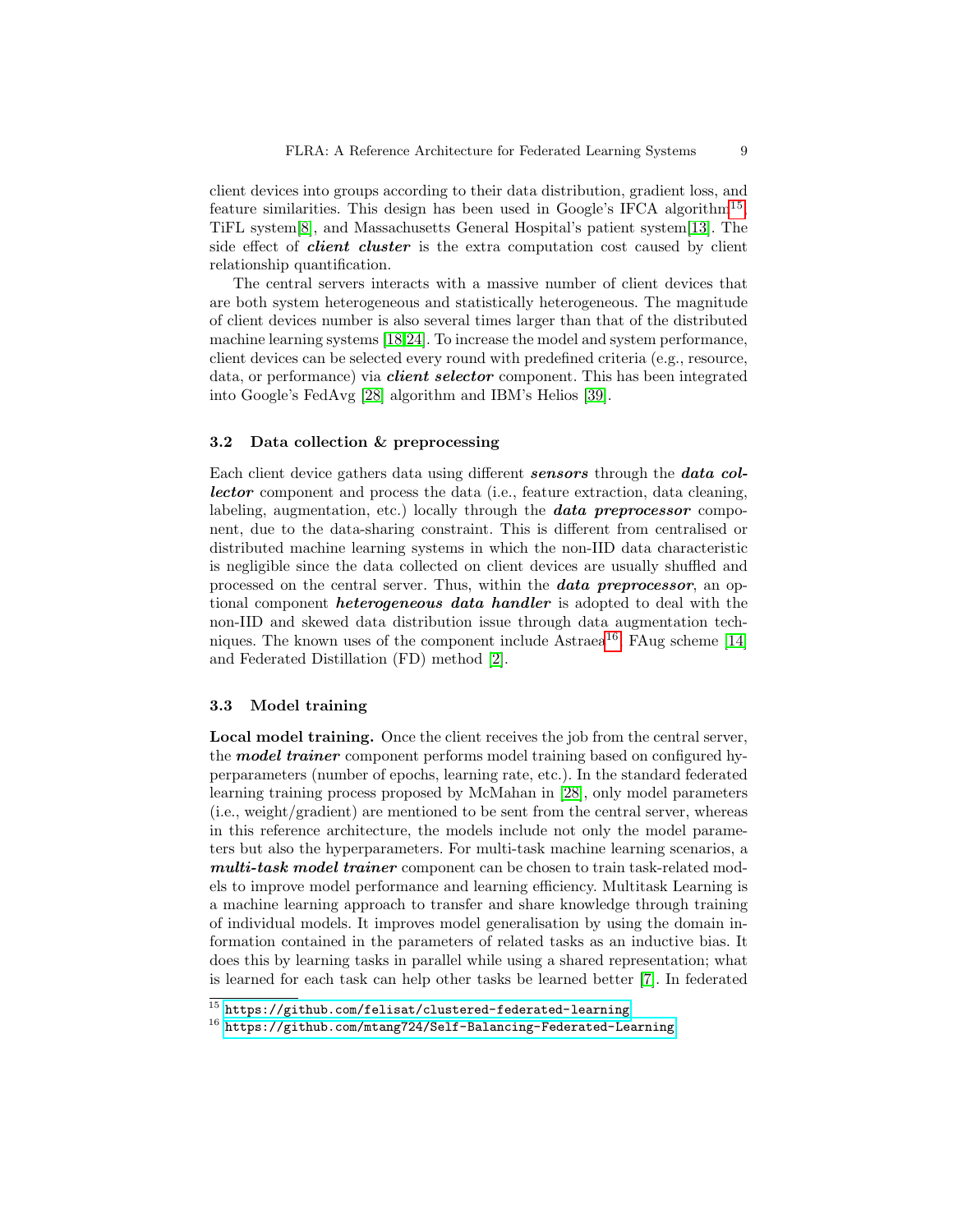learning scenarios, this technique is particularly relevant when faced with non-IID data which can produce personalised model that may outperform the best possible shared global model [\[18\]](#page-14-5). This best practice solution is identified based on Google's MultiModel<sup>[17](#page-9-0)</sup> architecture, and Microsoft's MT-DNN<sup>[18](#page-9-1)</sup>.

Model evaluation. The *local model evaluator* component measures the performance of the local model and uploads the model to the **model aggrega**tor on the central server if the performance requirement is met. In distributed machine learning systems, the performance evaluation on client devices is not conducted locally, and only the aggregated server model is evaluated. However, for federated learning systems, local model performance evaluation is required for system operations such as client selection, model co-versioning, contributions calculation, incentive provision, client clustering, etc.

Model uploading. The trained local model parameters or gradients are uploaded to the central server for model aggregation. Unlike centralised machine learning systems that performs model training in a central server or distributed machine learning systems that deals with fairly small amount of client nodes, the cost for transmitting model parameters or gradients between the bandwidthlimited client devices and central server is high when the system scales up [\[18,](#page-14-5)[24\]](#page-14-4). A message compressor component can be added to improve communication efficiency. The embedded pattern are extracted from Google Sketched Update [\[20\]](#page-14-12), and IBM PruneFL [\[16\]](#page-14-13).

Model aggregation. The model aggregator formulates the new global model based on the received local models. There are four types of aggregator-related optional components within the *model aggregator* component: secure aggregator, asynchronous aggregator, decentralised aggregator, and hierarchical aggregator. A secure aggregator component prevents adversarial parties from accessing the models during model exchanges through multiparty computation protocols, such as differential privacy or cryptographic techniques. These techniques provide security proof to guarantee that each party knows only its input and output. For centralised and distributed machine learning settings that practice centralised system orchestration, communication security between clients and server is not the main concern. In contrast, for federated learning settings, this best practices are used in SecAgg [\[6\]](#page-13-4), HybridAlpha [\[38\]](#page-15-5), and Ten-sorFlow Privacy Library<sup>[19](#page-9-2)</sup>. Asynchronous aggregator is identified from ASOfed [\[9\]](#page-13-5), AFSGD-VP [\[12\]](#page-14-14), and FedAsync [\[37\]](#page-15-6). The asynchronous aggregator component enables the global model aggregation to be conducted asynchronously whenever a local model update arrives. Similar technique have been adopted in

<span id="page-9-0"></span> $17$  [https://ai.googleblog.com/2017/06/multimodel-multi-task-machine-learni](https://ai.googleblog.com/2017/06/multimodel-multi-task-machine-learning.html) [ng.html](https://ai.googleblog.com/2017/06/multimodel-multi-task-machine-learning.html)

<span id="page-9-1"></span><sup>18</sup> <https://github.com/microsoft/MT-DNN>

<span id="page-9-2"></span><sup>19</sup> <https://github.com/tensorflow/privacy/>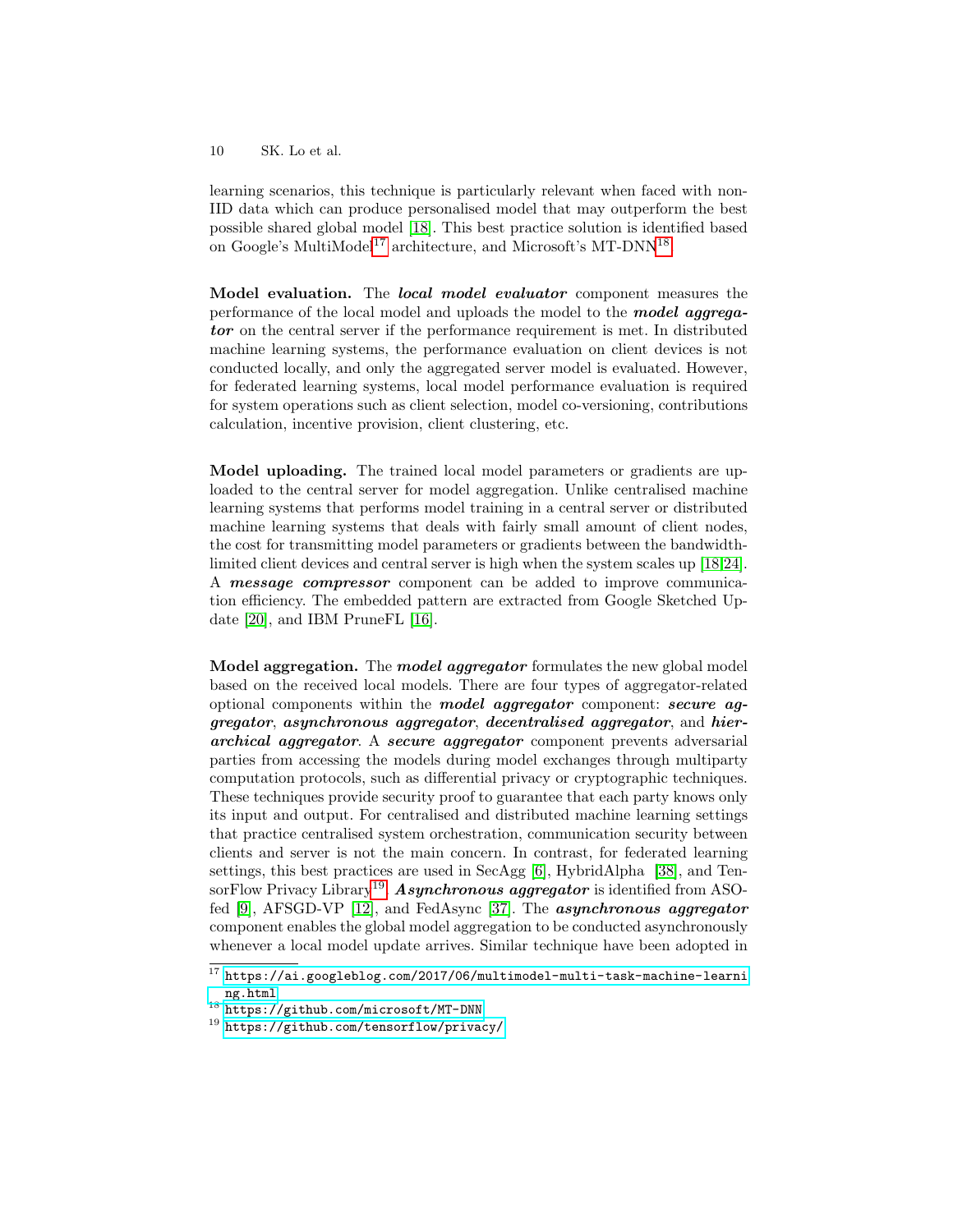distributed machine learning approaches such as iHadoop [\[10\]](#page-13-6) and it is proven that this can effectively reduce the overall training time. The conventional design of a federated learning system that relies on a central server to orchestrate the learning process might lead to a single point of failure. A **decentralise ag**gregator performs model exchanges and aggregation in decentralised manner to improve system reliability. The known uses of decentralised aggregator include BrainTorrent [\[31\]](#page-15-7) and FedPGA [\[15\]](#page-14-15). Blockchain can be employed as a decentralised solution for federated learning systems. In distributed machine learning systems, p2p network topology is employed to in MapReduce [\[27\]](#page-14-8) to resolve the single-point-of-failure threat on parameter servers. A *hierarchical* **aggregator** component can be selected to improve system efficiency by adding an intermediate edge layer to aggregate the model updates from related client devices partially before performing the final global aggregation. This pattern has been adopted by HierFAVG [\[22\]](#page-14-16), Astraea, and HFL [\[1\]](#page-13-7).

In addition to aggregator-related optional components, a **model co-versioning** registry component can be embedded within the model aggregator component to map all the local models and their corresponding global models. This enables the model provernance and improves system accountability. The **model** co-versioning registry pattern is summarised and adopted from the version control methods in  $DVC^{20}$  $DVC^{20}$  $DVC^{20}$ , Replicate.ai<sup>[21](#page-10-1)</sup>, and Pachyderm<sup>[22](#page-10-2)</sup>.

### 3.4 Model deployment

After the aggregation, the **global model evaluator** assesses the performance of the global model. One example is  $TensorFlow$  Extended  $(TFX)^{23}$  $(TFX)^{23}$  $(TFX)^{23}$  that provides a model validator function to assess the federated learning model performance. If the global model performs well, the **model deployer** component deploys the global model to the client device for decision-making through the decision*maker* component. For instance, TensorFlow lite<sup>[24](#page-10-4)</sup> prepares the final validated model for deployment to the client devices for data inference. Within the **model** deployer component, there are two optional components for selection:  $deploy$ ment selector and incentive registry. The deployment selector component examines the client devices and selects clients to receive the global model based on their data characteristics or applications. The deployment selector pattern has been applied in Azure Machine Learning<sup>[25](#page-10-5)</sup>, Amazon SageMaker<sup>[26](#page-10-6)</sup>, and Google Cloud<sup>[27](#page-10-7)</sup> to improve model performance. The incentive registry com-

<span id="page-10-0"></span> $20$  <https://dvc.org>

<span id="page-10-1"></span> $^{\rm 21}$ <https://replicate.ai>

<span id="page-10-2"></span><sup>22</sup> <https://www.pachyderm.com>

<span id="page-10-3"></span><sup>23</sup> <https://www.tensorflow.org/tfx>

<span id="page-10-4"></span><sup>24</sup> <https://www.tensorflow.org/lite>

<span id="page-10-5"></span><sup>25</sup> [https://docs.microsoft.com/en-us/azure/machine-learning/concept-model](https://docs.microsoft.com/en-us/azure/machine-learning/concept-model-management-and-deployment)[management-and-deployment](https://docs.microsoft.com/en-us/azure/machine-learning/concept-model-management-and-deployment)

<span id="page-10-6"></span> $^{26}$ [https://docs.aws.amazon.com/sagemaker/latest/dg/multi-model-endpoints.](https://docs.aws.amazon.com/sagemaker/latest/dg/multi-model-endpoints.html) [html](https://docs.aws.amazon.com/sagemaker/latest/dg/multi-model-endpoints.html)

<span id="page-10-7"></span> $^{27}$ <https://cloud.google.com/ai-platform/prediction/docs/deploying-models>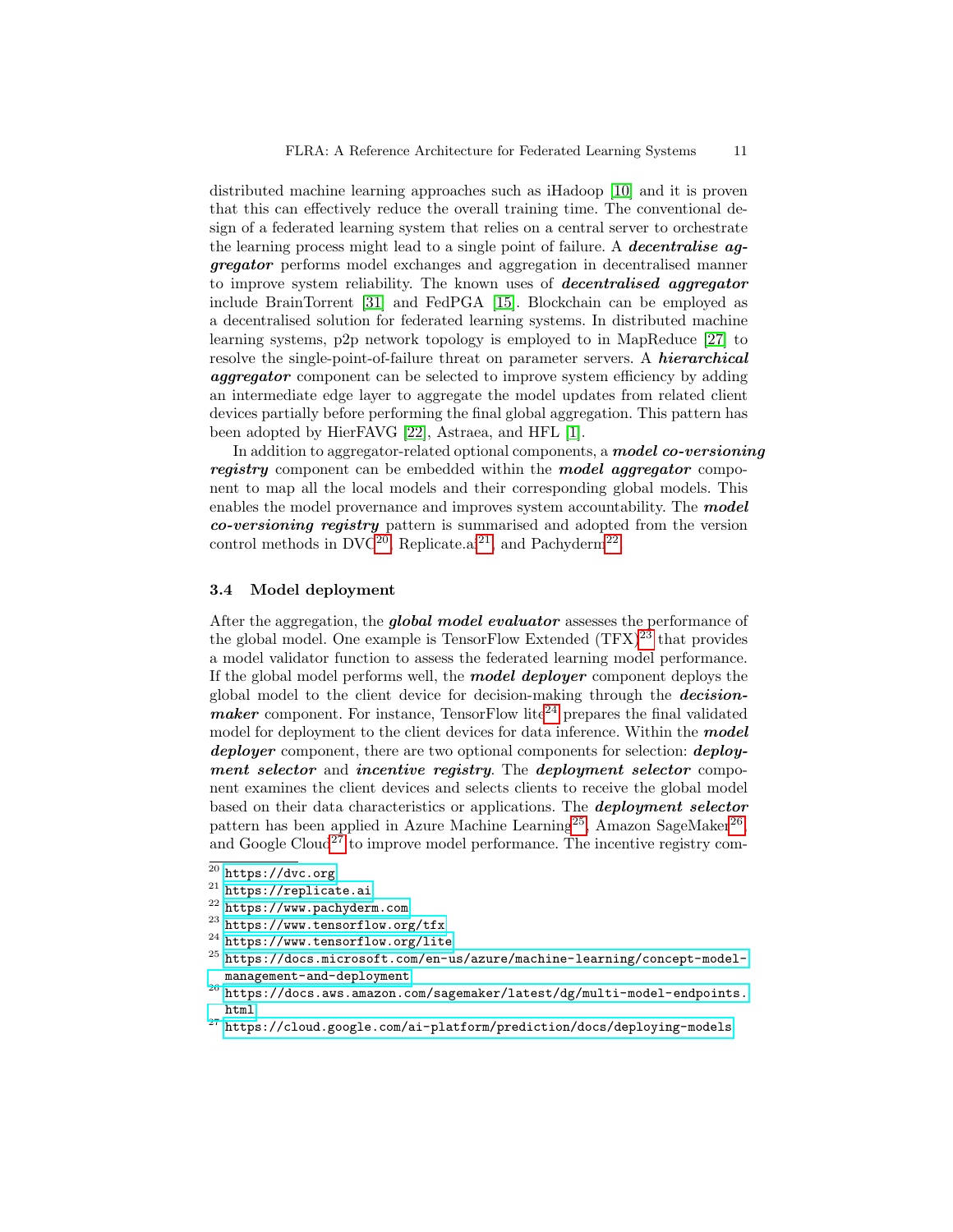ponent maintains all the client devices' incentives based on their contributions and agreed rates to motivate clients to contribute to the training. Blockchain has been leveraged in FLChain [\[3\]](#page-13-8) and DeepChain [\[36\]](#page-15-8) to build a *incentive* registry.

### 3.5 Model monitoring

After the deployment of models for the actual data inference, a **model monitor** keeps track of the model performance continuously. If the performance degrades below a predefined threshold value, the **model replacement trigger** component notifies the **model trainer** for local fine-tuning or sends an alert to the **job** creator for a new model generation. The model replacement trigger pattern is identified based on the known uses including Microsoft Azure Machine Learn-ing Designer<sup>[28](#page-11-1)</sup>, Amazon SageMaker<sup>[29](#page-11-2)</sup>, Alibaba Machine Learning Platform<sup>[30](#page-11-3)</sup>.

## <span id="page-11-0"></span>4 Related Work

The most widely mentioned definition of a reference architecture is defined by Bass et al. [\[4\]](#page-13-9) as "a reference model mapped onto software elements (that cooperatively implement the functionality defined in the reference model) and the data flow between them. Whereas a reference model divides the functionality, a reference architecture is the mapping of that functionality onto a system decomposition." Nakagawa et al. collected a series of definitions of reference architectures by various researchers and summarised them as follows: "the reference architecture encompasses the knowledge about how to design system architectures of a given application domain. It must address the business rules, architectural styles (sometimes also defined as architectural patterns that address quality attributes in the reference architecture), best practices of software development (architectural decisions, domain constraints, legislation, and standards), and the software elements that support the development of systems for that domain [\[29\]](#page-15-9)."

Reference architectures for machine learning applications and big data analysis were researched comprehensively. For instance, Pääkkönen and Pakkala proposed a reference architecture of big data systems for machine learning in an edge computing environment [\[30\]](#page-15-10). IBM AI Infrastructure Reference Architecture is proposed to be used as a reference by data scientists and IT professionals who are defining, deploying, and integrating AI solutions into an organization [\[26\]](#page-14-17).

Reference architectures for edge computing systems are also widely studied. For example, H2020 FAR-Edge-project, Edge Computing Reference Architecture 2.0, Intel-SAP Reference Architecture, IBM Edge computing reference architecture, and Industrial Internet Reference Architecture (IIRA) are proposed by practitioners to support the development of multi-tenant edge systems.

<span id="page-11-1"></span> $^{28}$ <https://azure.microsoft.com/en-au/services/machine-learning/designer>

<span id="page-11-2"></span><sup>29</sup> <https://aws.amazon.com/sagemaker>

<span id="page-11-3"></span><sup>30</sup> <https://www.alibabacloud.com/product/machine-learning>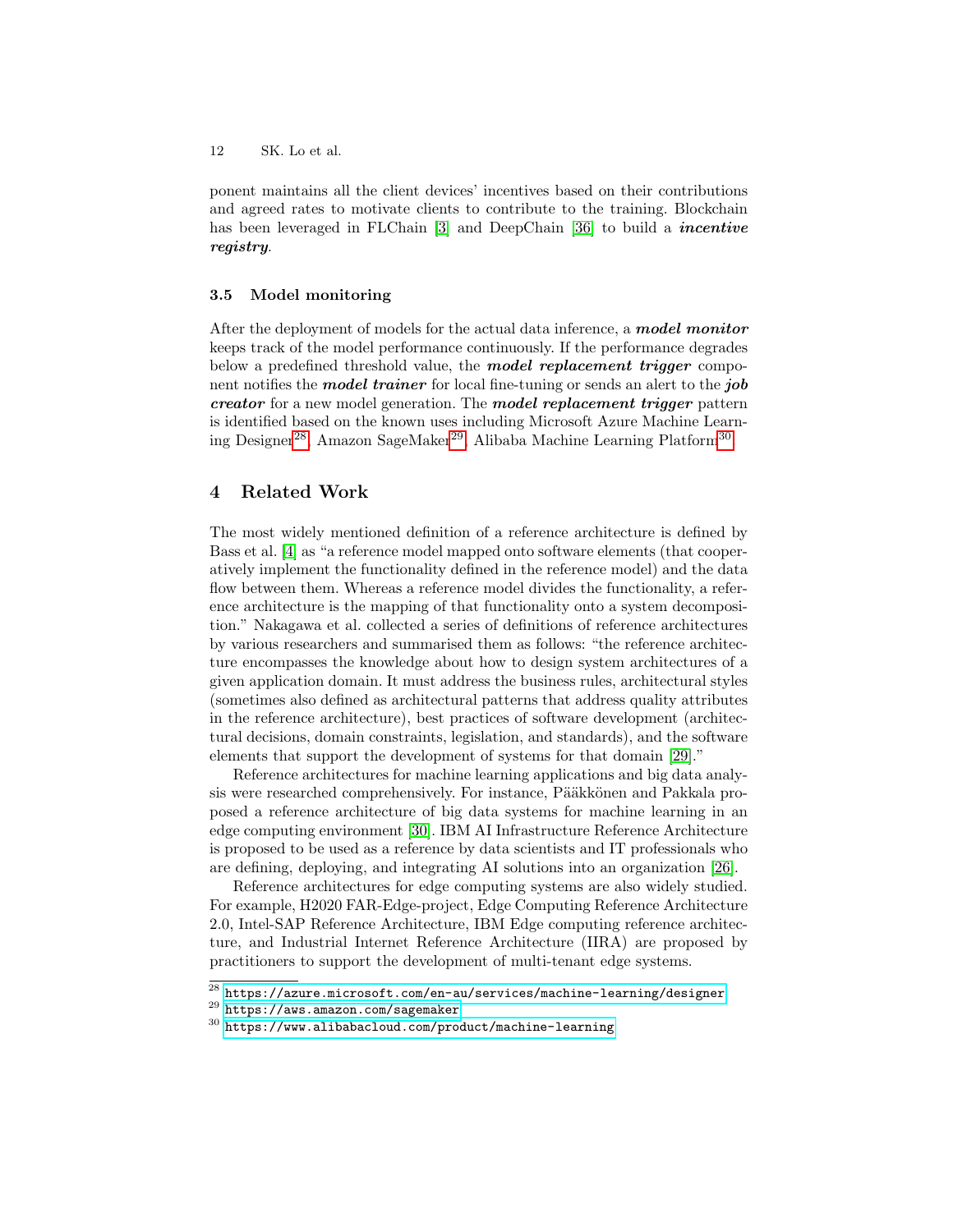There are existing works proposed to support federated learning system and architecture design. For instance, Google was the earliest to introduce a system design approach for federated learning [\[5\]](#page-13-0). A scalable production system for federated learning in the domain of mobile devices, based on TensorFlow described from a high-level perspective. A collection of architectural patterns for the design of federated learning systems are summarised and presented by [\[25\]](#page-14-1). There are also many architectures and adoptions of federated learning systems proposed by researchers for diverse applications. For instance, Zhang et al. [\[40\]](#page-15-11) proposed a blockchain-based federated learning architecture for industrial IoT to improve client motivatability through an incentive mechanism. Samarakoon et al. [\[32\]](#page-15-12) have adopted federated learning to improve reliability and communication latency for vehicle-to-vehicle networks. Another real-world federated learning adoption by Zhang et al. [\[41\]](#page-15-13) is a dynamic fusion-based federated learning approach for medical diagnostic image analysis to detect COVID-19 infections. We observed that there have been multiple studies on federated learning from different aspects and their design methods are highly diverse and isolated which makes their proposals challenging to be reproduced.

Motivated by the previous works mentioned above, we intend to fill the research gap by putting forward an end-to-end reference architecture for federated learning systems development and deployment which has been distinctly lacking in the current state-of-the-art.

## <span id="page-12-0"></span>5 Discussion & Conclusion

A reference architecture can be served as a standard guideline for system designers and developers for quick selection of best practice solutions for their problems, which can be further customised as required. To the best of our knowledge, there is still no reference architecture proposed for an end-to-end federated learning system while many reusable components and patterns have been proposed. Thus, in this paper, we proposed FLRA, a pattern-oriented reference architecture for federated learning system design to increase the real-world adoption of federated learning.

To design the reference architecture, we developed an empirically-grounded qualitative analysis method as the basis of design theory generation. The empirical evidence to support the reference architecture design is a collection of findings (requirements, patterns, and components) gathered and defined by our previous systematic literature review on federated learning and well-known industry practices of machine learning systems.

After developing the reference architecture, we compared it with existing machine learning architectures of Google, Amazon, Microsoft, and IBM to examine its applicability. The key differences between centralised or distributed machine learning with federated learning are the non-IIDness of training data, variation in the data partitioning (e.g., vertical, horizontal, and transfer federated learning) and device partitioning (e.g., cross-device, cross-silo), the ownership and security requirements of different client devices, the system heterogeneity,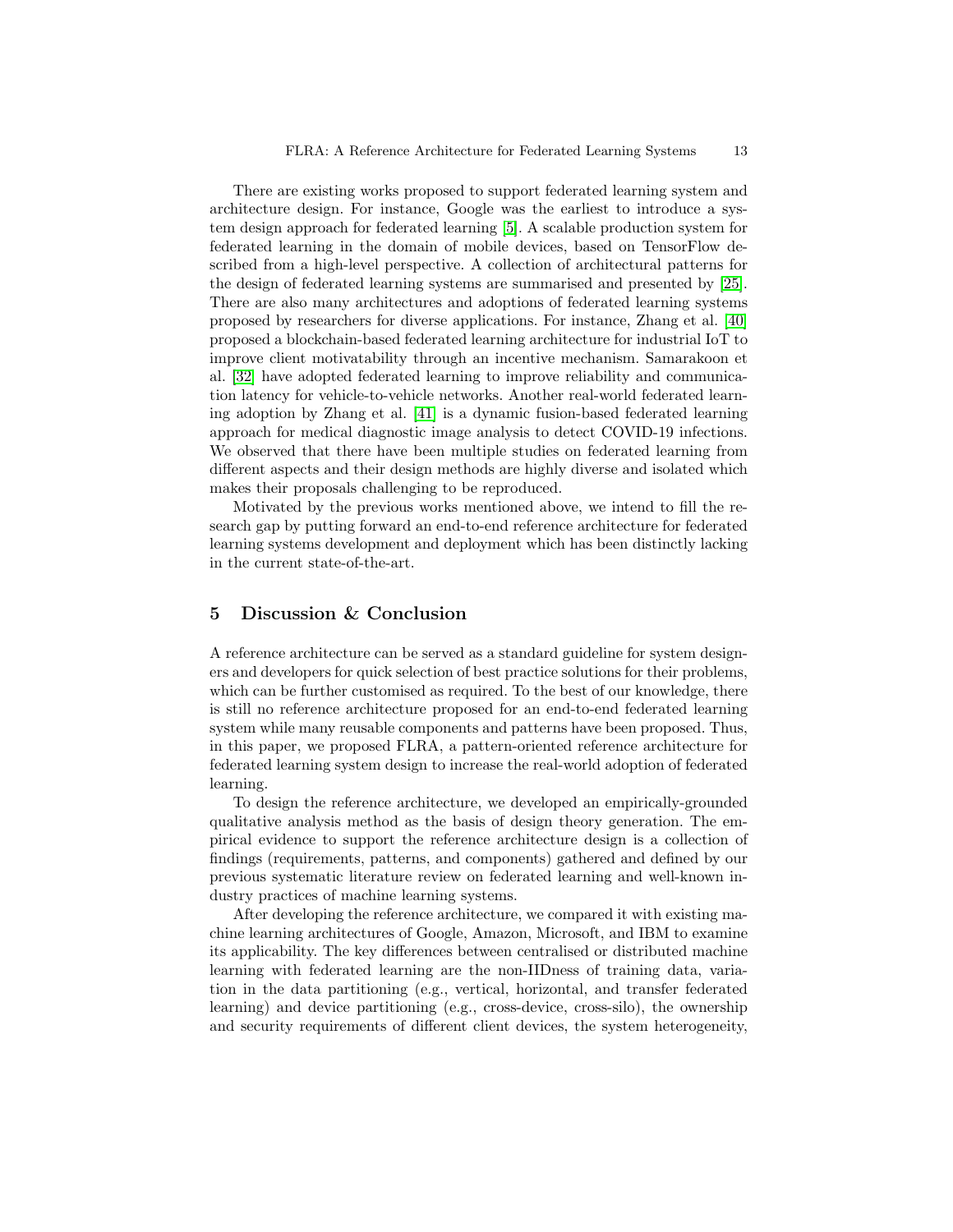and the participation of client nodes. The proposed FLRA architecture adopted many reusable machine learning and federated learning patterns while maintaining most of the mandatory machine learning pipeline components. This ensures that the reference architecture is generalised to support the basic model training tasks in the real world.

While there are different constraints when developing a federated learning system for different applications and settings, the possible trade-offs and the pattern solutions to these challenges are discussed comprehensively. The confirmation of theory justified the applicability of FLRA and the patterns associated with the support of empirical evidence collected. Hence, the FLRA proposed is applicable in the real world for a general, end-to-end development of federated learning systems. Our future work will focus on developing an architecture decision model for federated learning system design. We will also work on the architecture design for trust in federated learning systems.

## References

- <span id="page-13-7"></span>1. Abad, M.S.H., Ozfatura, E., GUndUz, D., Ercetin, O.: Hierarchical federated learning across heterogeneous cellular networks. In: ICASSP 2020 - 2020 IEEE International Conference on Acoustics, Speech and Signal Processing (ICASSP). pp. 8866–8870 (2020)
- <span id="page-13-2"></span>2. Ahn, J., Simeone, O., Kang, J.: Wireless federated distillation for distributed edge learning with heterogeneous data. In: 2019 IEEE 30th Annual International Symposium on Personal, Indoor and Mobile Radio Communications (PIMRC). pp. 1–6 (2019)
- <span id="page-13-8"></span>3. Bao, X., Su, C., Xiong, Y., Huang, W., Hu, Y.: Flchain: A blockchain for auditable federated learning with trust and incentive. In: 2019 5th International Conference on Big Data Computing and Communications (BIGCOM). pp. 151–159 (2019)
- <span id="page-13-9"></span>4. Bass, L., Clements, P., Kazman, R.: Software architecture in practice. Addison-Wesley Professional (2003)
- <span id="page-13-0"></span>5. Bonawitz, K., Eichner, H., Grieskamp, W., Huba, D., Ingerman, A., Ivanov, V., Kiddon, C., Konečnỳ, J., Mazzocchi, S., McMahan, H.B., et al.: Towards federated learning at scale: System design. arXiv preprint arXiv:1902.01046 (2019)
- <span id="page-13-4"></span>6. Bonawitz, K., Ivanov, V., Kreuter, B., Marcedone, A., McMahan, H.B., Patel, S., Ramage, D., Segal, A., Seth, K.: Practical secure aggregation for privacy-preserving machine learning. Association for Computing Machinery, New York, NY, USA (2017)
- <span id="page-13-3"></span>7. Caruana, R.: Multitask Learning, pp. 95–133. Springer US, Boston, MA (1998)
- <span id="page-13-1"></span>8. Chai, Z., Ali, A., Zawad, S., Truex, S., Anwar, A., Baracaldo, N., Zhou, Y., Ludwig, H., Yan, F., Cheng, Y.: Tifl: A tier-based federated learning system. In: Proceedings of the 29th International Symposium on High-Performance Parallel and Distributed Computing. p. 125–136. HPDC '20, Association for Computing Machinery, New York, NY, USA (2020)
- <span id="page-13-5"></span>9. Chen, Y., Ning, Y., Slawski, M., Rangwala, H.: Asynchronous online federated learning for edge devices with non-iid data. In: 2020 IEEE International Conference on Big Data (Big Data). pp. 15–24. IEEE (2020)
- <span id="page-13-6"></span>10. Elnikety, E., Elsayed, T., Ramadan, H.E.: ihadoop: Asynchronous iterations for mapreduce. In: 2011 IEEE Third International Conference on Cloud Computing Technology and Science. pp. 81–90 (2011)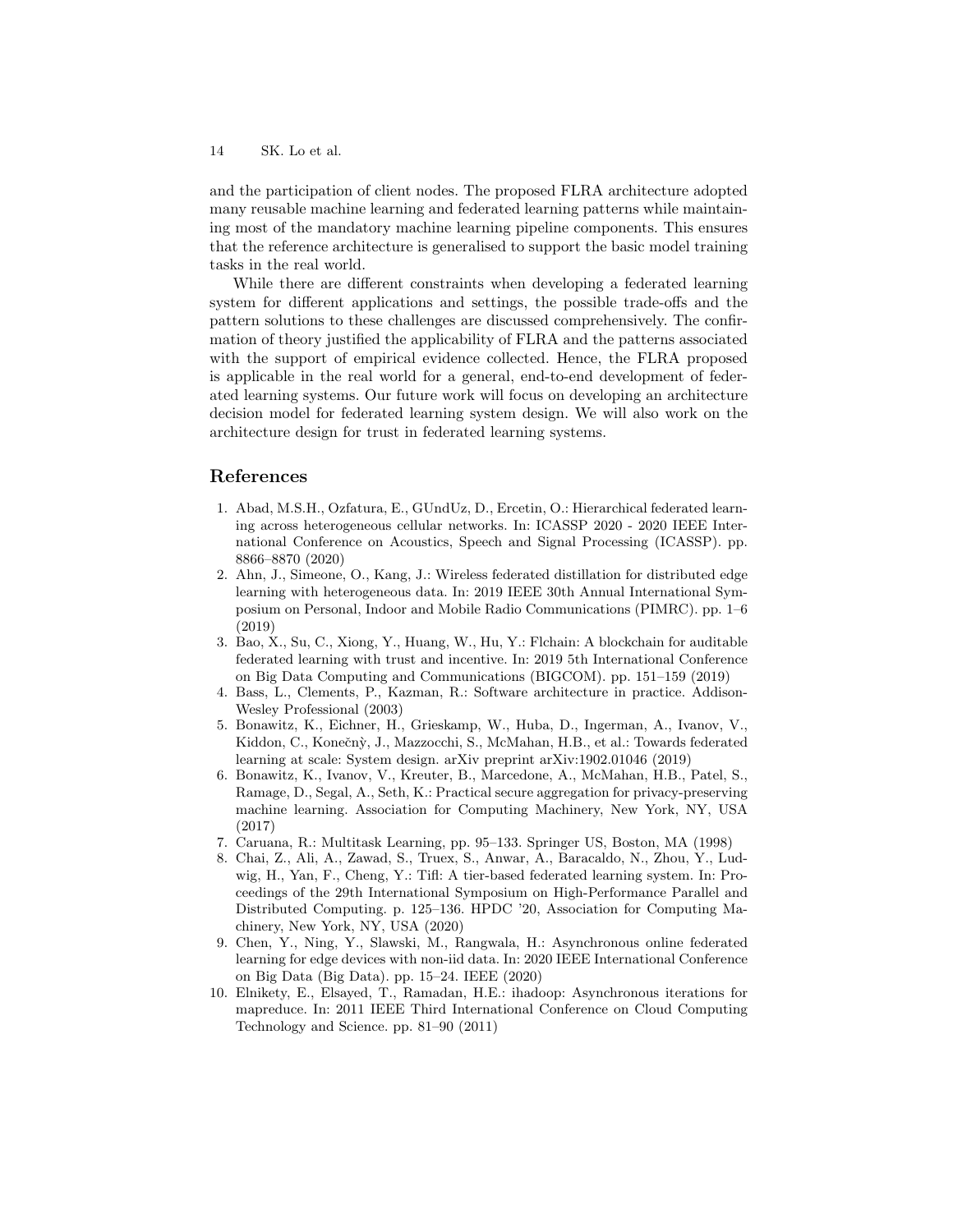- <span id="page-14-6"></span>11. Galster, M., Avgeriou, P.: Empirically-grounded reference architectures: A proposal. In: Proceedings of the Joint ACM SIGSOFT Conference – QoSA and ACM SIGSOFT Symposium – ISARCS on Quality of Software Architectures – QoSA and Architecting Critical Systems – ISARCS. p. 153–158. QoSA-ISARCS '11, Association for Computing Machinery, New York, NY, USA (2011)
- <span id="page-14-14"></span>12. Gu, B., Xu, A., Huo, Z., Deng, C., Huang, H.: Privacy-preserving asynchronous federated learning algorithms for multi-party vertically collaborative learning. arXiv preprint arXiv:2008.06233 (2020)
- <span id="page-14-10"></span>13. Huang, L., Shea, A.L., Qian, H., Masurkar, A., Deng, H., Liu, D.: Patient clustering improves efficiency of federated machine learning to predict mortality and hospital stay time using distributed electronic medical records. Journal of Biomedical Informatics 99, 103291 (2019)
- <span id="page-14-11"></span>14. Jeong, E., Oh, S., Kim, H., Park, J., Bennis, M., Kim, S.L.: Communicationefficient on-device machine learning: Federated distillation and augmentation under non-iid private data. arXiv preprint arXiv:1811.11479 (2018)
- <span id="page-14-15"></span>15. Jiang, J., Hu, L.: Decentralised federated learning with adaptive partial gradient aggregation. CAAI Transactions on Intelligence Technology 5(3), 230–236 (2020)
- <span id="page-14-13"></span>16. Jiang, Y., Wang, S., Valls, V., Ko, B.J., Lee, W.H., Leung, K.K., Tassiulas, L.: Model pruning enables efficient federated learning on edge devices. arXiv preprint arXiv:1909.12326 (2019)
- <span id="page-14-2"></span>17. Jobin, A., Ienca, M., Vayena, E.: The global landscape of AI ethics guidelines. Nature Machine Intelligence 1(9), 389–399 (2019)
- <span id="page-14-5"></span>18. Kairouz, P., McMahan, H.B., Avent, B., Bellet, A., Bennis, M., Bhagoji, A.N., Bonawitz, K., Charles, Z., Cormode, G., Cummings, R., et al.: Advances and open problems in federated learning. arXiv preprint arXiv:1912.04977 (2019)
- <span id="page-14-7"></span>19. Kitchenham, B., Brereton, O.P., Budgen, D., Turner, M., Bailey, J., Linkman, S.: Systematic literature reviews in software engineering–a systematic literature review. Information and software technology  $51(1)$ ,  $7-15(2009)$
- <span id="page-14-12"></span>20. Konečnỳ, J., McMahan, H.B., Yu, F.X., Richtárik, P., Suresh, A.T., Bacon, D.: Federated learning: Strategies for improving communication efficiency. arXiv preprint arXiv:1610.05492 (2016)
- <span id="page-14-9"></span>21. Li, X., Huang, K., Yang, W., Wang, S., Zhang, Z.: On the convergence of fedavg on non-iid data. arXiv preprint arXiv:1907.02189 (2019)
- <span id="page-14-16"></span>22. Liu, L., Zhang, J., Song, S.H., Letaief, K.B.: Client-edge-cloud hierarchical federated learning. In: ICC 2020 - 2020 IEEE International Conference on Communications (ICC). pp. 1–6 (2020)
- <span id="page-14-0"></span>23. Lo, S.K., Liew, C.S., Tey, K.S., Mekhilef, S.: An interoperable component-based architecture for data-driven iot system. Sensors 19(20) (2019)
- <span id="page-14-4"></span>24. Lo, S.K., Lu, Q., Wang, C., Paik, H.Y., Zhu, L.: A systematic literature review on federated machine learning: From a software engineering perspective. ACM Comput. Surv. 54(5) (May 2021)
- <span id="page-14-1"></span>25. Lo, S.K., Lu, Q., Zhu, L., Paik, H.Y., Xu, X., Wang, C.: Architectural patterns for the design of federated learning systems. arXiv preprint arXiv:2101.02373 (2021)
- <span id="page-14-17"></span>26. Lui, K., Karmiol, J.: AI Infrastructure Reference Architecture. IBM Systems (2018), <https://www.ibm.com/downloads/cas/W1JQBNJV>
- <span id="page-14-8"></span>27. Marozzo, F., Talia, D., Trunfio, P.: P2p-mapreduce: Parallel data processing in dynamic cloud environments. Journal of Computer and System Sciences 78(5), 1382–1402 (2012), jCSS Special Issue: Cloud Computing 2011
- <span id="page-14-3"></span>28. McMahan, B., Moore, E., Ramage, D., Hampson, S., y Arcas, B.A.: Communication-efficient learning of deep networks from decentralized data. In: Artificial Intelligence and Statistics. pp. 1273–1282. PMLR (2017)